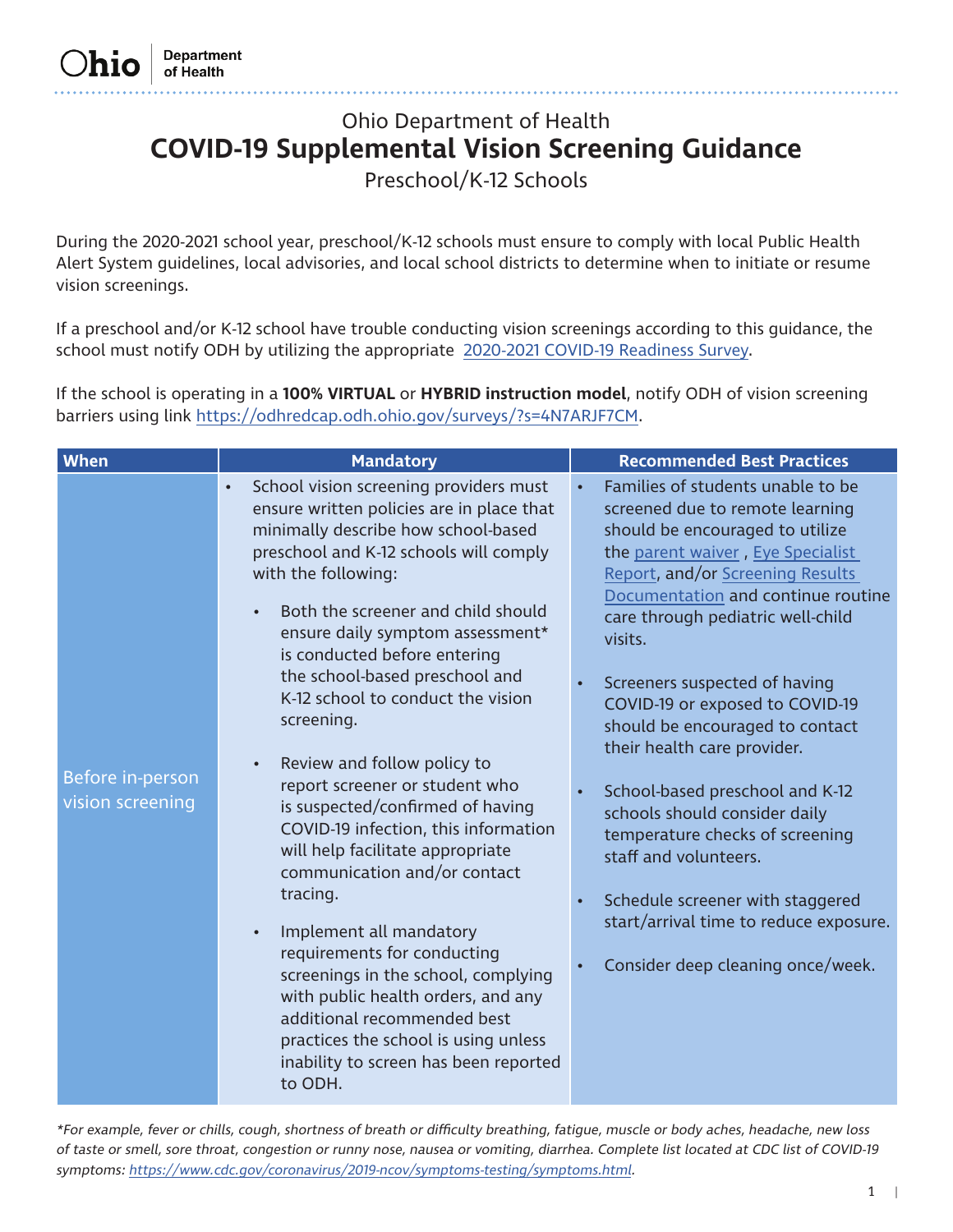| <b>When</b>                          | <b>Mandatory</b>                                                                                                                                                                                                                                                                                                                                                                                                                                                                                                                                                                                                                                                                                                                                                                                                                                                                                                                                                                                                                                                                                            | <b>Recommended Best Practices</b>                                                                                                                                                                                                                                                                                     |
|--------------------------------------|-------------------------------------------------------------------------------------------------------------------------------------------------------------------------------------------------------------------------------------------------------------------------------------------------------------------------------------------------------------------------------------------------------------------------------------------------------------------------------------------------------------------------------------------------------------------------------------------------------------------------------------------------------------------------------------------------------------------------------------------------------------------------------------------------------------------------------------------------------------------------------------------------------------------------------------------------------------------------------------------------------------------------------------------------------------------------------------------------------------|-----------------------------------------------------------------------------------------------------------------------------------------------------------------------------------------------------------------------------------------------------------------------------------------------------------------------|
|                                      | Ensure staff have access to required<br>face coverings and be trained in the use<br>and disposal of face coverings.<br>If screening is being performed by a<br>$\bullet$<br>healthcare provider/nurse the PPE<br>utilized should be based on the activity<br>and those of vision screenings are<br>considered moderate risk and require<br>surgical face mask, gloves, and eye<br>protection.                                                                                                                                                                                                                                                                                                                                                                                                                                                                                                                                                                                                                                                                                                               | Post visible and appropriate<br>signage to communicate to<br>the students that thorough<br>sanitation procedures are in place<br>and that screening will not be<br>provided to students exhibiting<br>symptoms of COVID-19. Utilize<br>the ODH Printable guidelines<br>posters below:<br><b>Clean Surfaces Poster</b> |
| Before in-person<br>vision screening | Both the screener and child should<br>assure daily symptom assessment* is<br>conducted before entering the school-<br>based preschool and K-12 school to<br>conduct the vision screening.<br>Address screeners who are in an at-risk<br>group or who share a household with<br>an individual in an at-risk group.<br>Ensure screeners who are symptomatic<br>$\bullet$<br>immediately notify their supervisor.<br>Ensure the school follows CDC guidance for<br>$\bullet$<br>any staff suspected or confirmed of having<br>COVID:<br>https://www.cdc.gov/coronavirus/2019-<br>ncov/if-you-are-sick/steps-when-sick.html.<br>If the screener(s) conducting the screening<br>is symptomatic or has had close contact<br>with a person with suspected or confirmed<br>COVID-19, the screener should not enter<br>school facilities or conduct screenings. If<br>alternate screeners are not available, the<br>screenings should be rescheduled. The<br>screener should be given the CDC guidance<br>for individual(s): https://www.cdc.gov/<br>coronavirus/2019-ncov/if-you-are-sick/steps-<br>when-sick.html. | <b>Cover Page Poster</b><br><b>Face Coverings Poster</b><br><b>Social Distance Poster</b><br><b>Symptoms Poster</b><br><b>Wash Hands Poster</b>                                                                                                                                                                       |

\*For example, fever or chills, cough, shortness of breath or difficulty breathing, fatigue, muscle or body aches, headache, new loss of taste or smell, sore throat, congestion or runny nose, nausea or vomiting, diarrhea. Complete list located at CDC list of COVID-19 symptoms:<https://www.cdc.gov/coronavirus/2019-ncov/symptoms-testing/symptoms.html>.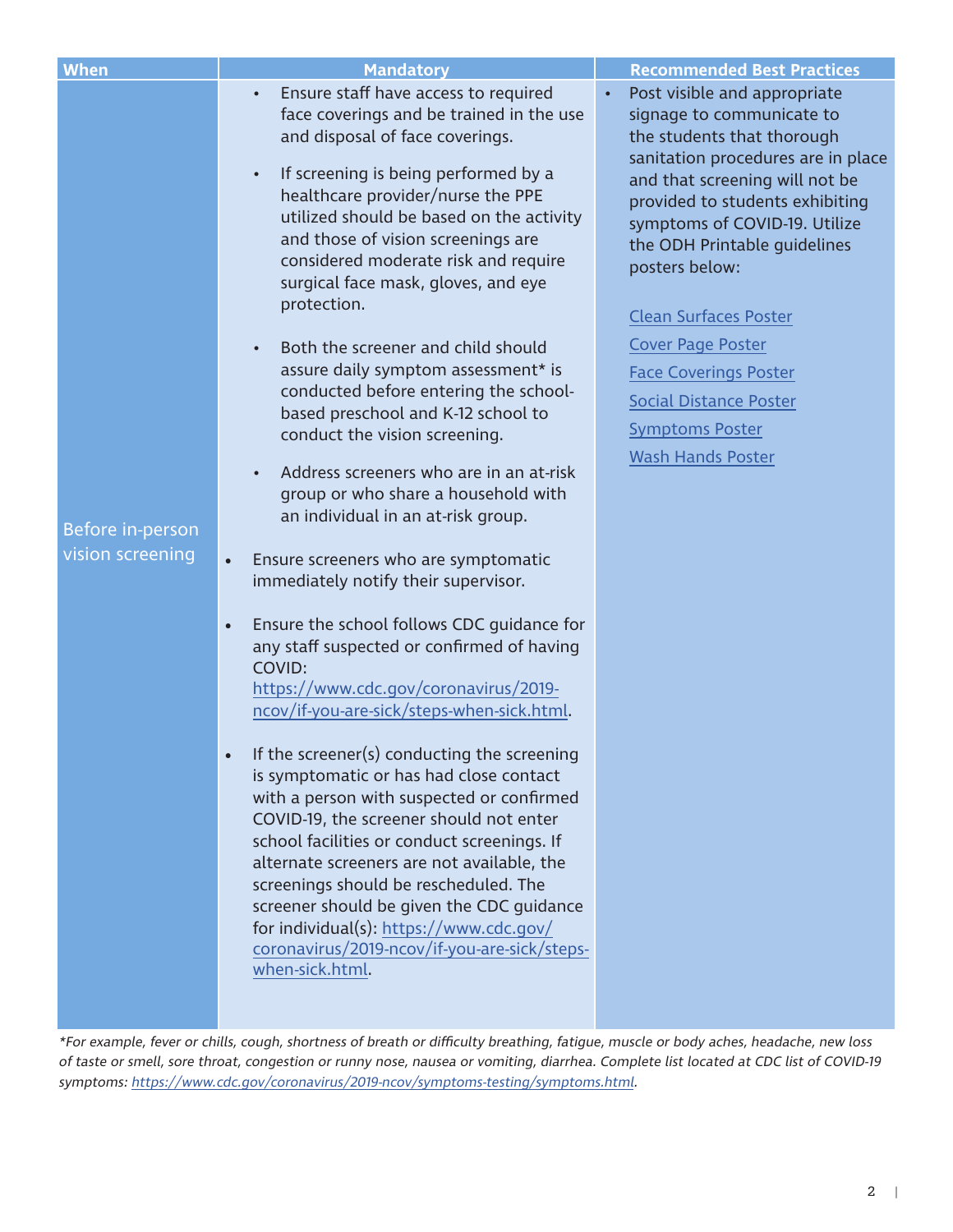| <b>When</b>                          | <b>Mandatory</b>                                                                                                                                                                                                                                                                                                                                                                                                                                                                                                                                                                                                                                                                                                                                                                                                                   | <b>Recommended Best Practices</b>                                                                                                                                                                                                                                                                                                                                                                                                                                                                                                            |
|--------------------------------------|------------------------------------------------------------------------------------------------------------------------------------------------------------------------------------------------------------------------------------------------------------------------------------------------------------------------------------------------------------------------------------------------------------------------------------------------------------------------------------------------------------------------------------------------------------------------------------------------------------------------------------------------------------------------------------------------------------------------------------------------------------------------------------------------------------------------------------|----------------------------------------------------------------------------------------------------------------------------------------------------------------------------------------------------------------------------------------------------------------------------------------------------------------------------------------------------------------------------------------------------------------------------------------------------------------------------------------------------------------------------------------------|
| Before in-person<br>vision screening | Scheduled screening appointments are<br>$\bullet$<br>encouraged. Appointments should be<br>scheduled such that there is an allowance<br>for social distancing in the screening room<br>and time for disinfecting between student<br>screenings.<br>The hands of both the screener and child<br>$\bullet$<br>should be washed/sanitized before each<br>screening contact consistent with CDC<br>quidance.                                                                                                                                                                                                                                                                                                                                                                                                                           |                                                                                                                                                                                                                                                                                                                                                                                                                                                                                                                                              |
| During the vision<br>screening       | The screener must utilize appropriate facial<br>$\bullet$<br>covering or PPE during the visit. Students<br>should wear cloth face coverings per State<br>Health Orders.<br>The screener must ensure a minimum of<br>$\bullet$<br>six feet between the student and screener<br>except when necessary to complete a<br>required component of the screening.<br>Only individuals necessary to complete the<br>$\bullet$<br>screening should be in the room.                                                                                                                                                                                                                                                                                                                                                                           | Students coming to the school<br>$\bullet$<br>for screenings are required<br>to utilize face coverings per<br>state health orders, except for<br>individuals who have trouble<br>breathing, is unconscious,<br>incapacitated, or otherwise<br>unable to remove the cloth face-<br>covering without assistance.<br>Consider scheduling screenings<br>for students who have a<br>underlying medical condition.<br>Physical barriers such as<br>plexiglass or other surface is not<br>recommended due to impact on<br>vision screening results. |
| Following the<br>vision screening    | Screening staff must clean/disinfect any<br>$\bullet$<br>laptop, tablet, pens, occluders, or other<br>equipment used by individuals during the<br>screening visit.<br>The hands of both the screener and child<br>$\bullet$<br>should be washed/sanitized after each<br>screening contact consistent with CDC<br>guidance.<br>The screening staff must clean/dispose of<br>$\bullet$<br>face-covering at the end of each screening<br>day. Face covering must be cleaned/<br>disposed of after each encounter with<br>an individual who is later confirmed or<br>suspected of having COVID-19, or whenever<br>the mask becomes visibly soiled or wet<br>such that it makes breathing difficult.<br>The screening staff must follow their<br>$\bullet$<br>district policy when they learn of<br>individuals with COVID-19 symptoms. |                                                                                                                                                                                                                                                                                                                                                                                                                                                                                                                                              |